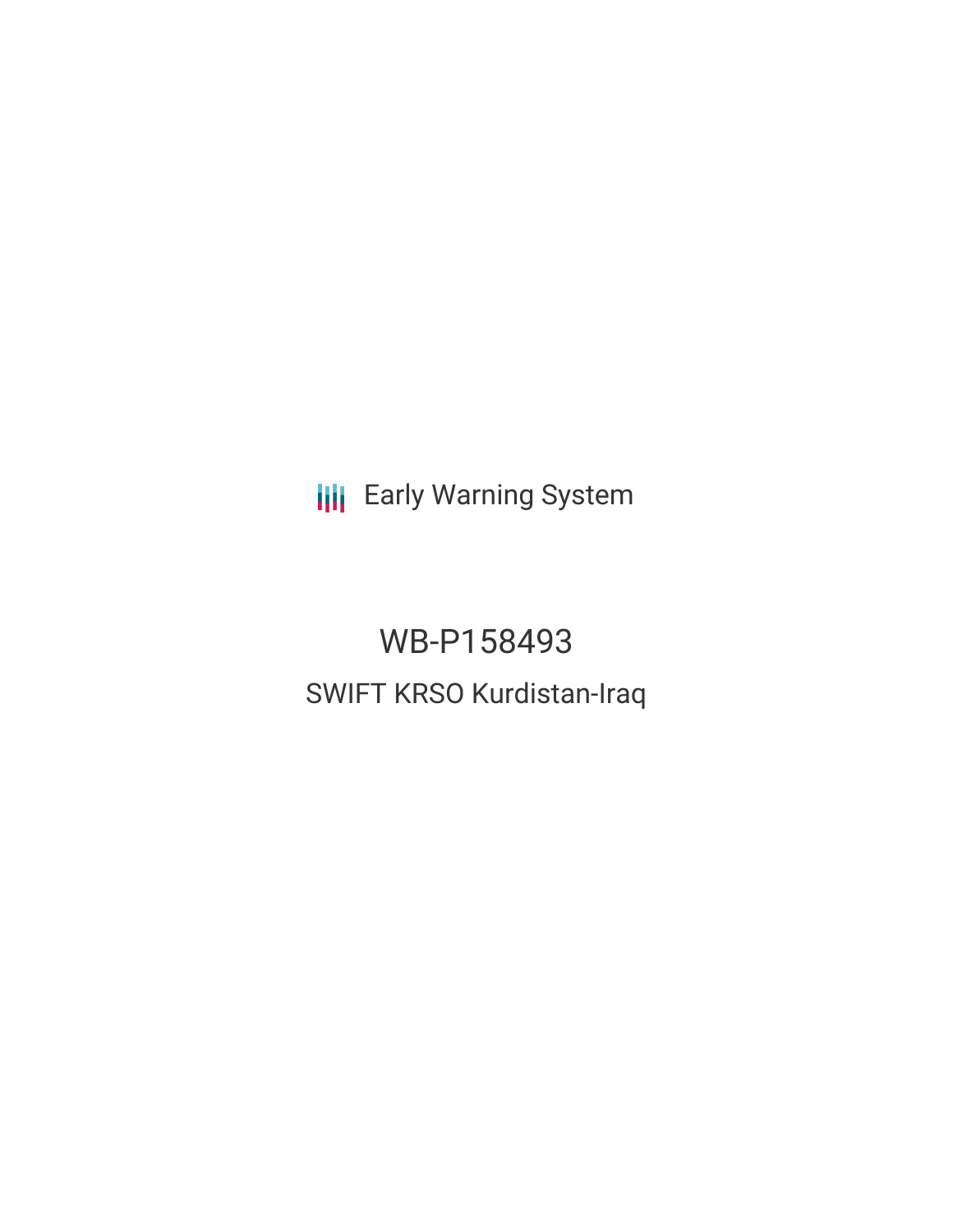

## **Quick Facts**

| <b>Countries</b>               | Iraq                         |
|--------------------------------|------------------------------|
| <b>Financial Institutions</b>  | World Bank (WB)              |
| <b>Status</b>                  | Active                       |
| <b>Bank Risk Rating</b>        | C                            |
| <b>Voting Date</b>             | 2016-08-03                   |
| <b>Borrower</b>                | Government of Iraq           |
| <b>Sectors</b>                 | <b>Technical Cooperation</b> |
| <b>Investment Type(s)</b>      | Loan                         |
| <b>Investment Amount (USD)</b> | $$0.10$ million              |
| <b>Project Cost (USD)</b>      | $$0.20$ million              |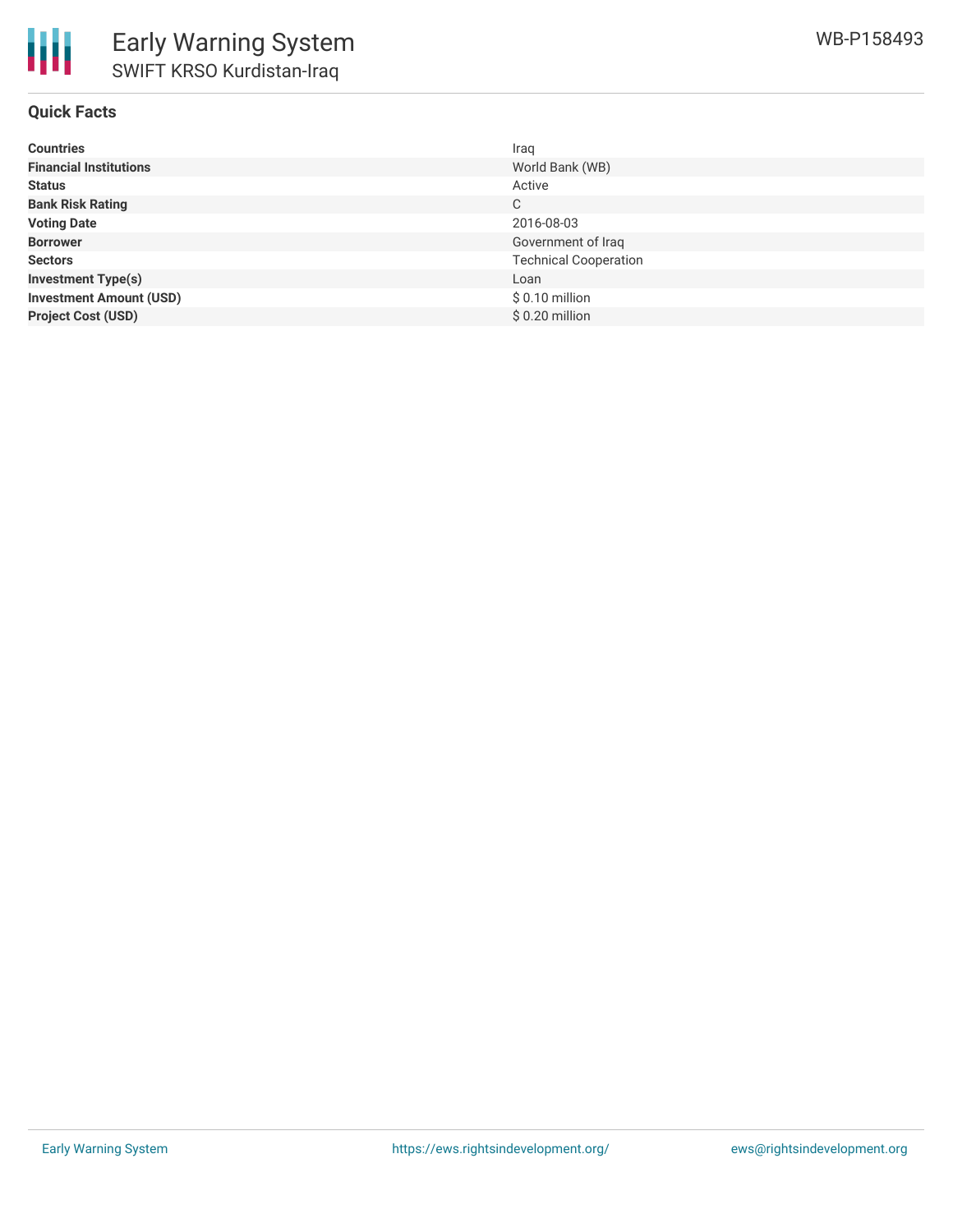

## **Project Description**

The development objective of Survey of Well-Being via Instant, Frequent Tracking (SWIFT) for Kurdistan Region Statistics Office (KRSO) Project for Iraq is to support the KRSO of the government of Iraq in collecting and analyzing a SWIFT survey for poverty monitoring in 2016 in Erbil, Duhok and Sulaimaniya. Survey of Well-Being via Instant, Frequent Tracking (SWIFT) is a short, tablet based survey that estimates poverty headcount rates based on a modeling exercise using most recently available household survey data. There is only one component of this project which is the implementation of the SWIFT survey for poverty monitoring in 2016. SWIFT is a new household survey instrument that projects consumption based on collecting 10 to 15 simple questions on poverty correlates such as education of the household head, ownership of consumer durables, household head's employment status, among others. The main advantages of using SWIFT are saving time and reducing survey implementation costs. The set of activities financed by this grant includes from survey preparation and design, up-to data processing and dissemination. This grant of two million US dollars will also be used for purchasing some goods KRSO requires to conduct this survey. Note that the amount allocated for the latter is less than 20 percent of the total grant. Fieldwork is planned for the second half of 2016 in all governorates where feasible due to security constraints. This will likely exclude the three governorates currently under the influence of the Islamic State, unless the security situation improves significantly. The closing date is extended from April 30, 2017 to December 31, 2017 to complete the project activities.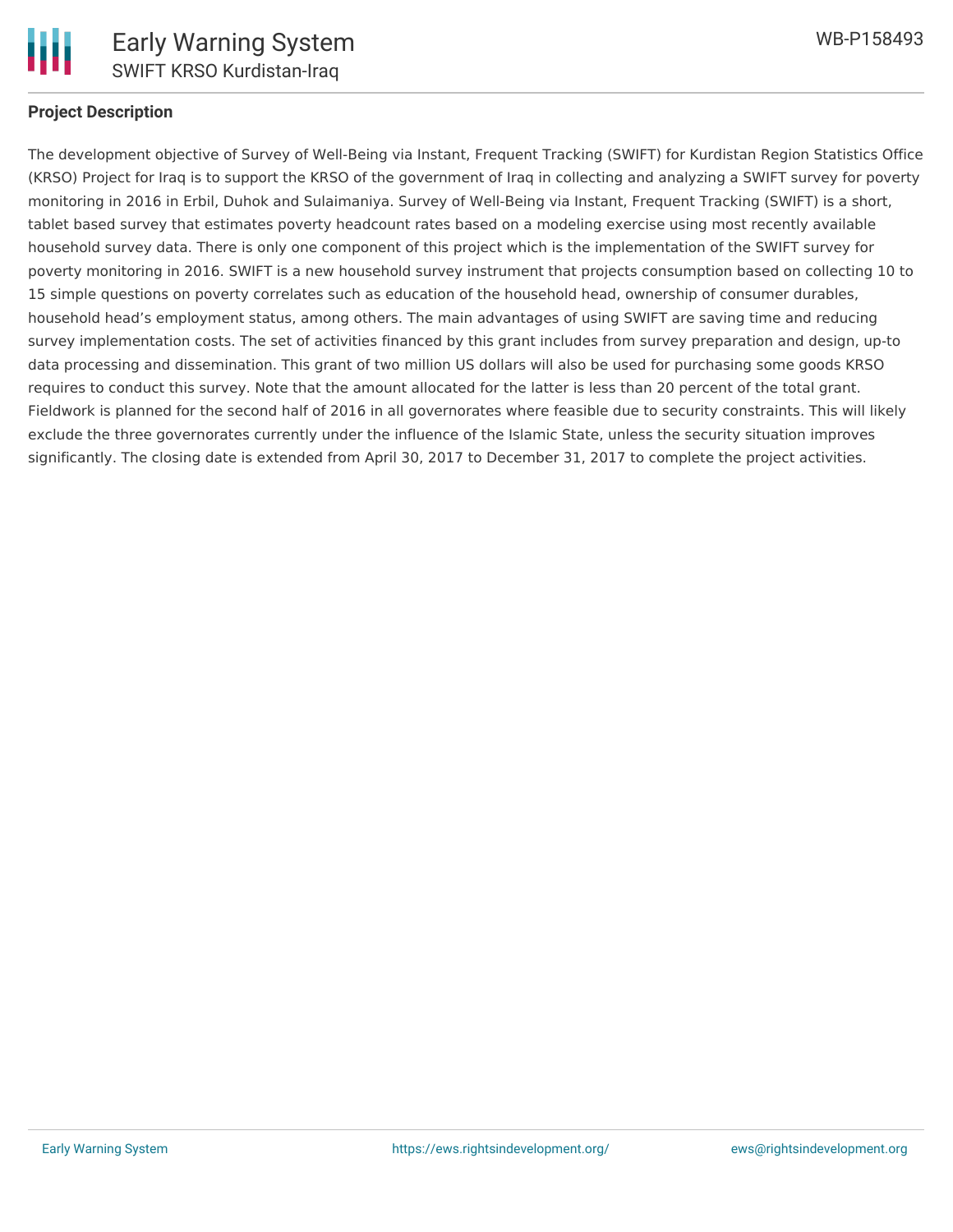

# **Investment Description**

World Bank (WB)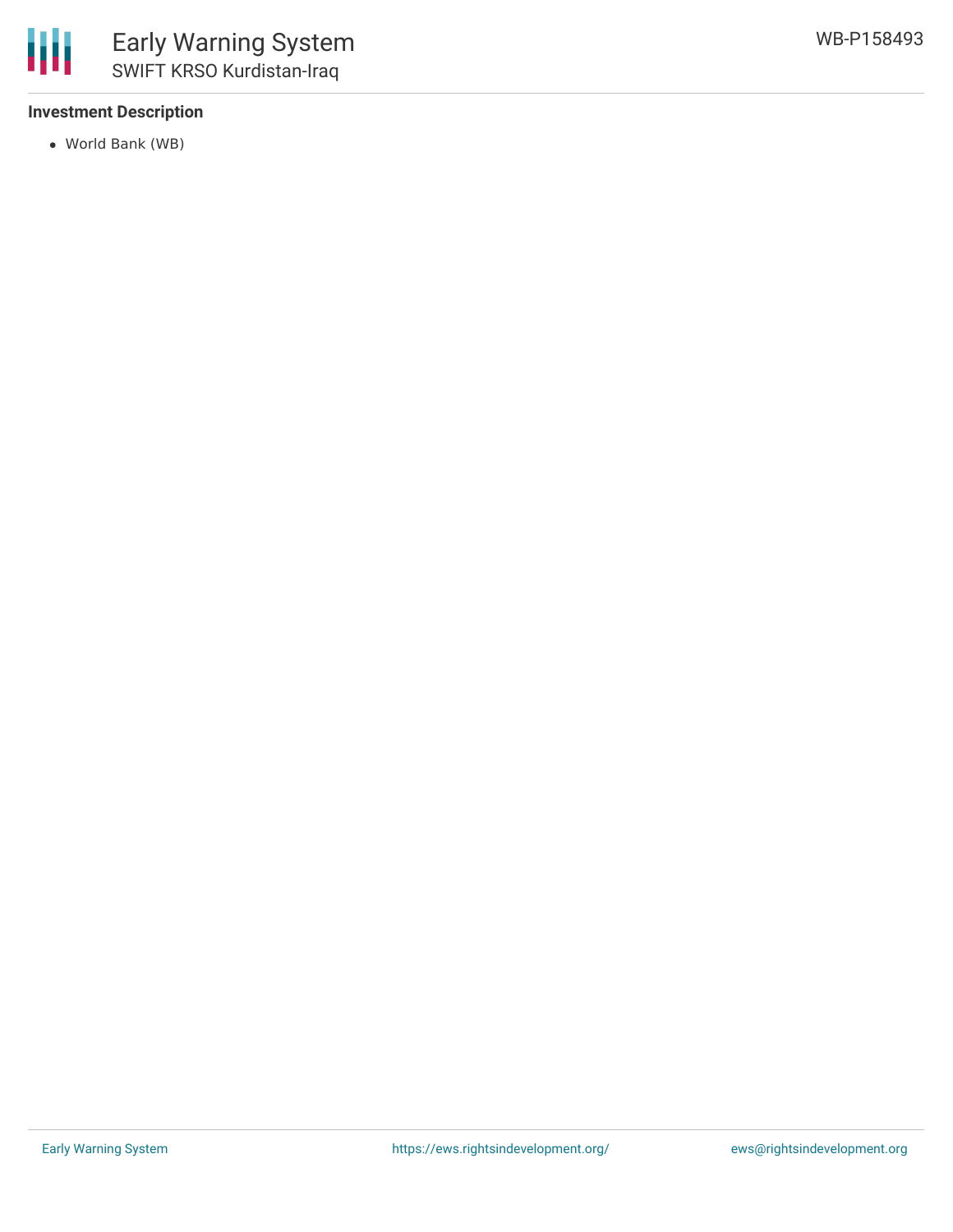# **Contact Information**

Project Contacts World Bank Contact: Nandini Krishnan Title: Senior Economist Tel: 473-9611 Email: nkrishnan@worldbank.org

Contact: Sergio Daniel Olivieri Title: Senior Economist Tel: 458-5341 Email: solivieri@worldbank.org

Borrower/Client/Recipient Name: Iraq Ministry of Planning Contact: Dr. Ali Sindi Title: Minister of Planning Email: dr.alisindi@gmail.com

Implementing Agencies Name: Kurdistan Region Statistical Office Contact: Mr Serwan Mohamed Title: President, Kurdistan Region Statistic Office Tel: 9647504451327 Email: serwan.mohamed@krso.net

Accountability Mechanism of the World Bank

The World Bank Inspection Panel is the independent complaint mechanism and fact-finding body for people who believe they are likely to be, or have been, adversely affected by a World Bank-financed project. If you submit a complaint to the Inspection Panel, they may investigate to assess whether the World Bank is following its own policies and procedures for preventing harm to people or the environment. You can contact the Inspection Panel or submit a complaint by emailing ipanel@worldbank.org. You can learn more about the Inspection Panel and how to file a complaint at: http://ewebapps.worldbank.org/apps/ip/Pages/Home.aspx.